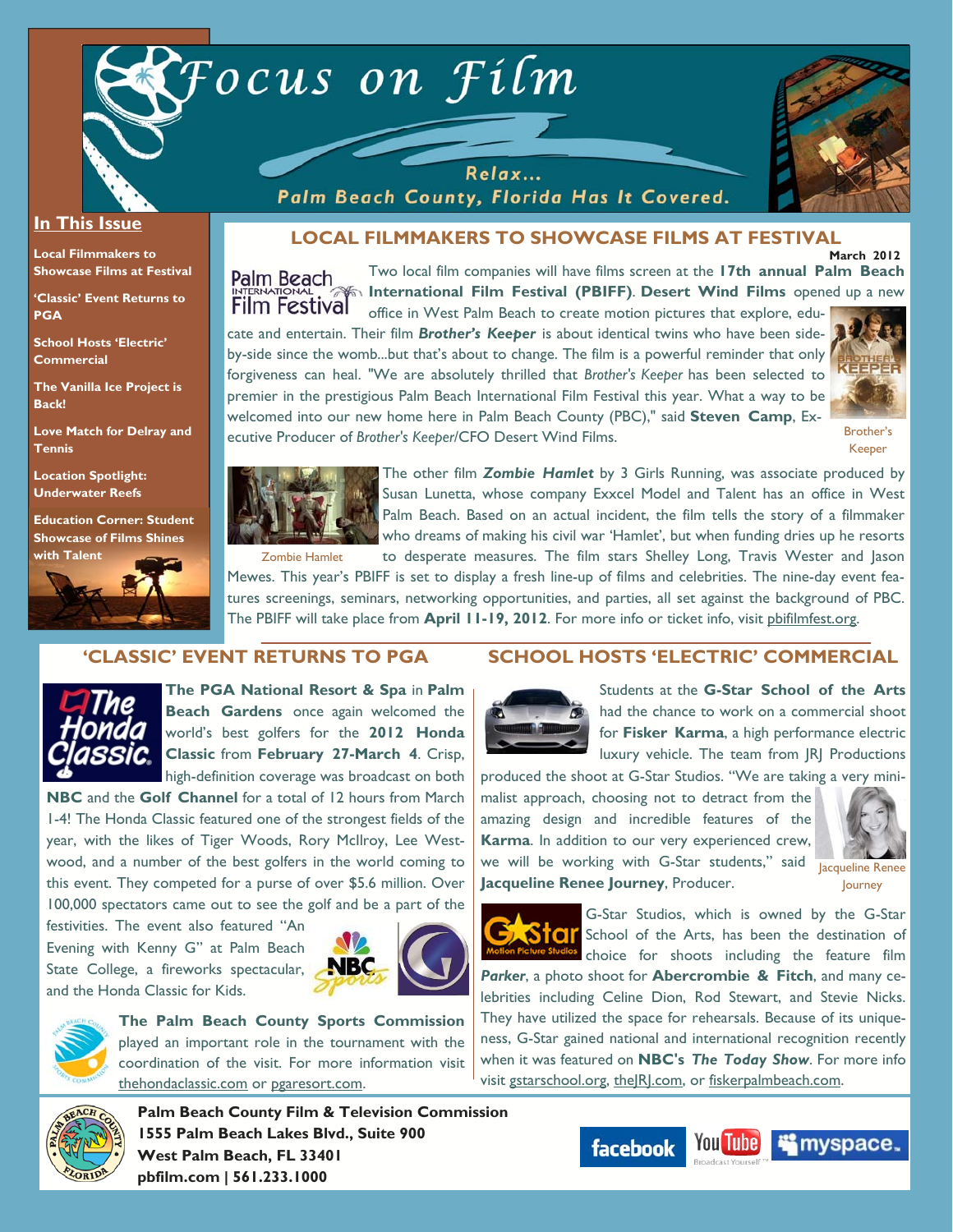#### **AFRICAN-AMERICAN FILM FESTIVAL**



The Kravis Center for the Performing Arts is once again partnering with producer **James Drayton** to present the annual **African-American Film Festival**. Presented as part of the Kravis Center's ArtSmart series, the festival

will feature three films: *Race to Freedom: The Underground Railroad* which will be screened on March 22 at 7pm, *Tuskegee Airmen* on March 29 at 7pm, and *Something the Lord* **Made** on Thursday, April 5 at 7pm. Aneta Sewell will serve as the host of the film festival, and lead a  $Q & A$  session after each screening.

The theme for this year's festival is Winning Against All Odds. "I select a wonderful series of films that are not only entertaining, but provide an educational experience," said James Drayton. Tickets are \$10 per evening KRAVIS or \$25 for the entire festival. For info call 561.832.7469.



### **TV SHOW EXPLORES HOW TO DO FLA.**



Learn how to catch lobsters, surf waves, and go camping from the TV show, *How to do Florida*. *How to do Florida's* unique how-to format is designed to educate and motivate viewers to venture outdoors and experience

How to do Florida Crew new activities. Each 30-minute episode features multiple destinations in the Sunshine State.



Recently, producers shot a segment during the **Blacktip Challenge Shark Fishing Tourflorida** nament in Riviera Beach. "We caught two

sharks in a row! The weather was great, and we will definitely come back to do more filming in Palm Beach County," said **David Scanlon**, Associate Producer. The information gathered goes to NOAA's Apex Predator Program. The show is produced by **The Crawford Group** out of Lake Mary, Florida and airs locally on WTVX and on the SunSports Network. The crew is currently in production for season three, which will start airing this summer. Check your local listings for air dates and times. The crew was accommodated at the **Travel Lodge** in **Riviera Beach**. For more information visit howtodoflorida.com.

# **NEW NAME FOR NETWORKING GROUP**



The **Keylight Motion Picture & Television Alliance** has broken away from their former affiliation with FMPTA. They now function as a networking membership group that promotes future growth within the industry, and provides in-depth training for Rose Warner actors via workshops, casting notices and mentoring.

Keylight President, **Rose Warner** has broad experience in the motion picture and television industries. She understands the Tom Sherak, a marketing, distribution and production executive need for continuing education via workshops and online webinars. Keylight's next workshop is on March 31, will be hosted by Producer/Director William Grefe and is titled "Independent Film Production." For more info visit keylight-mptv.eventbrite.com/.

# **THE VANILLA ICE PROJECT IS BACK!**



**Vanilla Ice**, the '90s pop rapper turned home renovator and his crew are back for a second season of the **DIY Network** show *The Va‐ nilla Ice Project*, as they take on a local mansion in need of some serious remodeling. "I

love flipping houses with my crew and turning

Rob Van Winkle DIY Network

a neglected mansion into a modern, state-of-the-art, one-of-a-kind pad," said Rob Van Winkle, better known as Vanilla Ice. "We pulled off an amazing renovation last year and you won't believe what we are pulling off this season."

The crew set up shop at a home in Lake Worth, and crews shot scenic footage at locations such as Jupiter Beach Park, Carlin Park, Ocean Reef Park, and in West Palm Beach. The show

is currently airing. Check your local listings for air dates and times. For info visit DIYNetwork.com.



# **FILM COMPANY PREPARES INDIE FEATURE AND MAKES STREAMING DEALS**

**PAMPLIN FILM** 

**The Pamplin Film Company (PFC)** has acquired rights to the hit play "Big Daddy's Barbecue" which they are adapting into a feature film to be shot entirely in Palm Beach County (PBC).

Filmmaker **Rick Pamplin** and headliner/stand-up comedian **Jeff Wayne** have reached an agreement to make Wayne's one-man show *Big Daddy's Barbecue* into a feature film. Wayne and Pamplin will produce and co-write the screenplay with Pamplin directing. Producers are currently scouting locations in PBC.



PFC also completed several video-on-demand (VOD) deals for their film library and a consulting client's documentary feature film *What is the Electric Car?*  which was partially shot in PBC. PFC has also made several recent VOD deals for their Florida films. PFC

Rick Pamplin founder and filmmaker Rick Pamplin says eight new streaming deals have been signed. "The future of film distribution is streaming, especially for independents, and we are thrilled to be on the ground floor of this expanding new market," says Pamplin. For more information visit pamplinfilmcompany.com.

# **STUDENTS LEARN 'TRICKS OF THE TRADE'**



**Tom Sherak**, the President of the Academy of Motion Pictures Arts & Sciences recently paid a visit to the G-Star School of the Arts. Mr. Sherak spoke to hundreds of students in Sound Stage 1 at G-Star Studios. "We are honored to have such a prestigious

Tom Sherak and Greg Hauptner

guest on our campus," said **Greg Hauptner**, G-Star Studios and School of the Arts Founder & CEO.

with more than four decades in the motion picture industry, is currently a consultant for Marvel Studios. Previously, Sherak was a partner at Revolution Studios where he oversaw the release of more than 40 films. For more info visit gstarschool. org.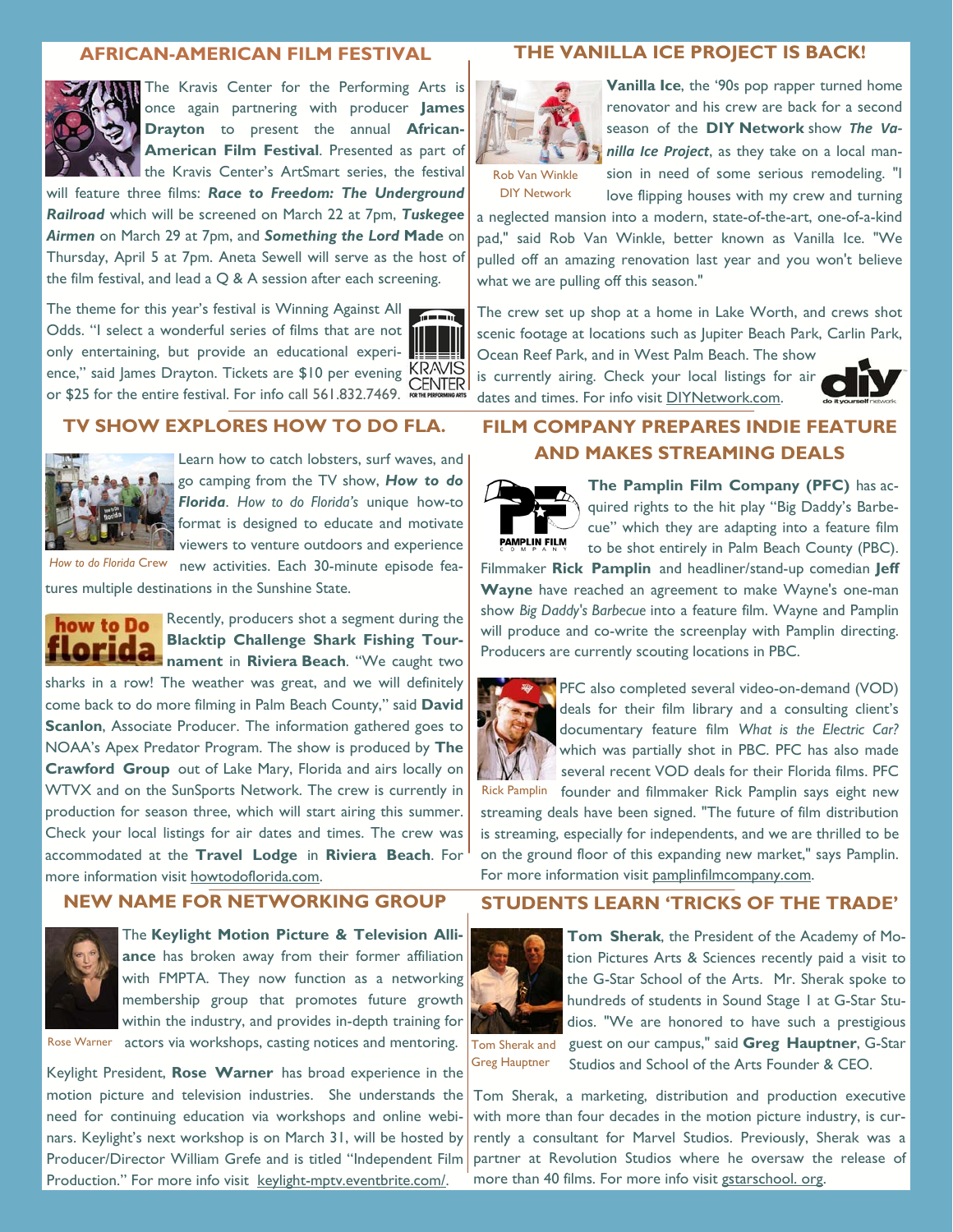# **STUDENT SHOWCASE OF FILMS SHINES WITH TALENT!**



Over 700 students will walk the red carpet at the **Keith C. and Elaine Johnson Wold Performing Arts Center** at **Lynn University** in **Boca Raton** during the **Student Showcase of Films** (SSOF). The 17th annual event will take place on **Wednesday, March 14**, at **9:30am**. The SSOF received over 200 entries, from schools all over the state of Florida. The highly acclaimed SSOF is the largest statewide film competition and awards ceremony for Florida student filmmakers. The juried competition recognizes outstanding high school and college students by presenting over \$10,000 in scholarships and awards in six film categories, a screenwriting and poster competition. An additional audience award will be awarded for the most votes from an on-line competition. Vote for your favorite film to win by visiting pbfilm.com/studentshowcaseoffilms. Honoring the legacy of **Mr. Burt Reynolds**, the festival also awards annual scholarships bearing his name, plus a **Sara Fuller Student Scholarship** through **Film Florida**.

Palm Beach **Film Festival** 

The finalists in the Feature/Short College category are: Bryan Lewis, David Liz, Faren Humes, and Justin Reager from Florida State University; Feature/Short High School: Julia Carlin, G-Star School of the Arts, Ezequiel Campos, G-Star School of the Arts, Kloee Ciuperger & Kelly Berger, A.W. Dreyfoos School of the Arts, and Justin Zuckerman & Jarett Rockwerk, Spanish River High School and A.W. Dreyfoos School of the Arts. Congratulations to all

of the finalists and winners. Visit Facebook.com/StudentShowcaseOfFilms for announcements including all of this  $\sqrt{2}$ year's winners in each of the categories, and info regarding on-line voting. For more info call 561.233.1000.

### **LACROSSE MAKES A BIG IMPACT**



**Major League Lacrosse (MLL)** is partnering with the Palm Beach County Sports Commission and Florida Atlantic University (FAU) to bring the 2012 Major League Lacrosse All-Star game to Palm

Beach County (PBC) and Boca Raton. The MLL All-Star Game will take place at the new FAU Stadium on Saturday, June  $30<sup>th</sup>$  at 7:30pm EST. The All-Star Game will be televised live on ESPN 2. This will mark the first event in league history that will take place in the state of Florida. "The rapid growth of lacrosse in the south has made Florida a market of interest for us," said MLL Commissioner David Gross. The All-Star weekend is also projected to bring substantial economic benefits

to PBC. For more info visit palmbeachsports.com.



In addition, for the ninth consecutive year, the premier spring training event for women's col**legiate lacrosse programs (Division I, II & III)** and secondary prep schools returns to PBC.

"Spring Fling" The 16th annual "Spring Fling" will take place at Lake Lytal Park in West Palm Beach, Caloosa Park in Boynton Beach, and Hilltopper Stadium in Delray Beach from March 3-16.

# **CAR AUCTION ROARS INTO WEST PALM**



Over 21 hours of live, high-octane coverage of the annual **Barrett-Jackson Car Auction** will be seen on the **SPEED Channel**, April 5-7. Hundreds of automobiles will be auctioned off at

this one-of-a-kind automotive lifestyle event that will take place at the South Florida Fairgrounds in West Palm Beach. 1958 Cadillac



Some of the auction highlights for this year include a 1958 Cadillac Eldorado Brougham Sedan, 1958 Chevrolet Impala Convertible, 1971 Mercedes-Benz 280SE 3.5 Cabriolet, 1956 Ford F-100 Custom Pickup, and a 1959 Chevrolet Corvette Custom Convertible. For more info visit barrett-jackson.com.

# **LOVE MATCH FOR DELRAY AND TENNIS**



2003 US Open Champion **Andy Roddick** headlined the ATP World Tour event, and tennis Hall of Famer **Ivan Lendl** lead the eight-player ATP Champions Tour event at the **20th annual Delray Beach International Tennis Champi-**

**onships** from February 24-March 4. The combined ATP tennis events played at the Delray Beach Stadium & Tennis Center. The semi-finals and finals were broadcast on the **Tennis Channel**, and all of the local news stations and newspapers covered the event. Andy Roddick

DELRAY BEACH

"We were thrilled to welcome Andy Roddick back, and having Ivan Lendl play in

Delray Beach for the first time is something we were really looking forward to. He redefined the game," said Delray Beach ITC Tournament director **Mark Baron**. Each year the ITC attracts some of the best tennis players in the world, and thousands of

visitors to Delray Beach and Palm Beach County (PBC). In 2010, the event received the PBC Visitor and Convention Bureau's annual Providencia Award for its contribution bureau's annuary revidence Award for its contribu-<br>tion to tourism. For more info visit yellowtennisball.com. CHANNEL



UNIVERSITY

# **YOUTH PROGRAM TEACHES JOB SKILLS**



The Northwood Youth Empowerment Center (YEC) aims to keep young adults believing in a bright future. The center is a place where they can develop skills and talent to enhance their

Northwood YEC

employment opportunities. The center's audio and video class has been utilized for a variety of projects including a video for the Palm Beach County Cultural Council.

When West Palm Beach began experiencing a rise of youth gun violence, the City partnered with the PBC Criminal Justice Commission and a host of service providers to create a facility designed for teens. Since the facility opened in 2007, it has enrolled over 900 area teens in educational and recreational programs.